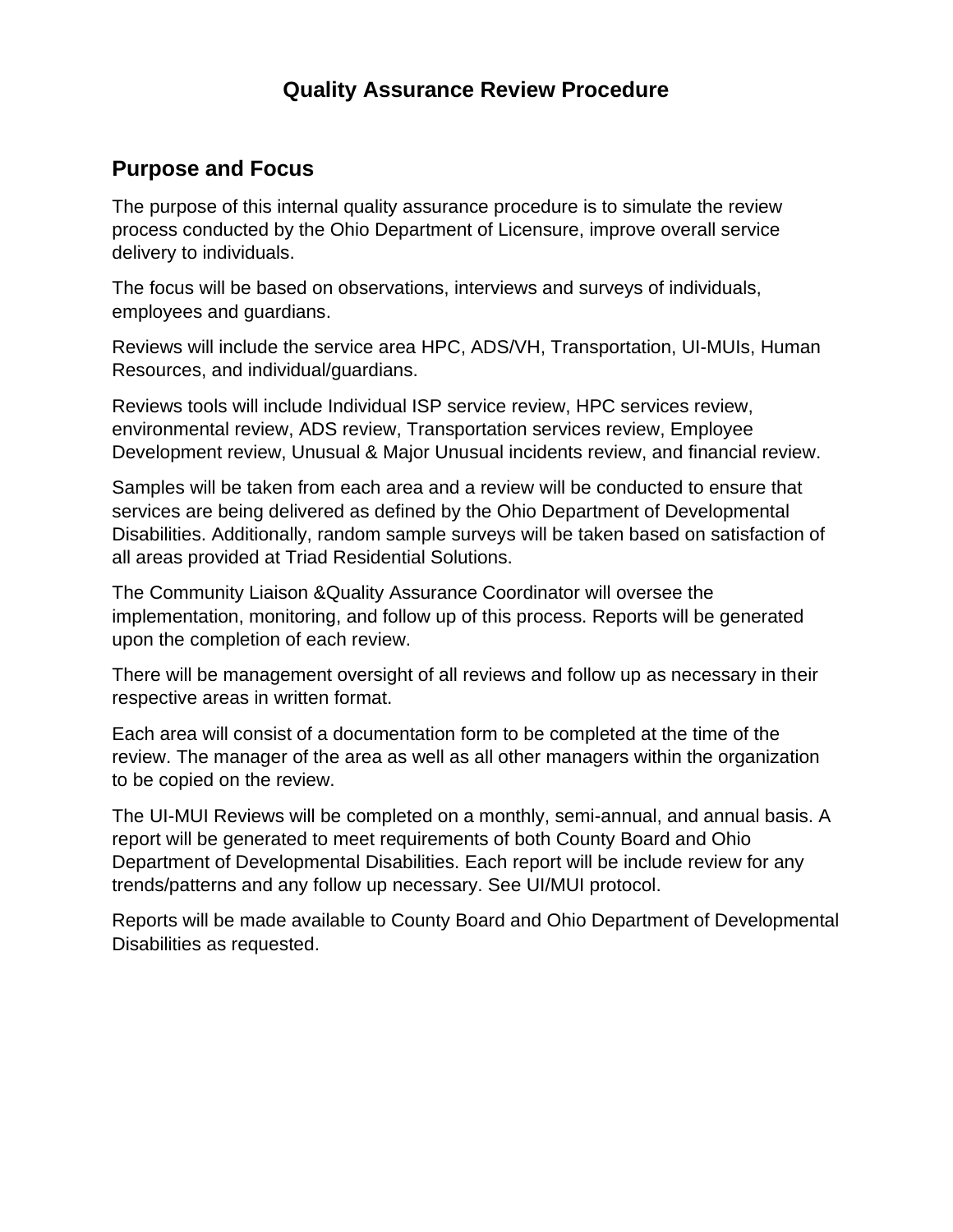| <b>ISP</b>                                                                                   | <b>Yes</b> | <b>No</b> | N/A | <b>Comments</b> |
|----------------------------------------------------------------------------------------------|------------|-----------|-----|-----------------|
| Staffing levels being met                                                                    |            |           |     |                 |
| Current ISP present in the home                                                              |            |           |     |                 |
| Current ISP training log in home/signatures                                                  |            |           |     |                 |
| Past years ISP training log at office                                                        |            |           |     |                 |
| Documentation methods current with ISP                                                       |            |           |     |                 |
| Desired Outcomes being implemented                                                           |            |           |     |                 |
| Other                                                                                        |            |           |     |                 |
| <b>MEDICAL</b>                                                                               | <b>Yes</b> | <b>No</b> | N/A |                 |
| Medical book present in home                                                                 |            |           |     |                 |
| <b>Current MAR in home</b>                                                                   |            |           |     |                 |
| Two signatures/dates for each medication                                                     |            |           |     |                 |
| MAR current/staff signatures/initials                                                        |            |           |     |                 |
| All medications listed on MAR present                                                        |            |           |     |                 |
| All controlled medication secured                                                            |            |           |     |                 |
| Documentation for controlled medications                                                     |            |           |     |                 |
| PRN medications in home/individualized                                                       |            |           |     |                 |
| Outdated medication in home/bring to office                                                  |            |           |     |                 |
| Adaptive equipment in good repair<br>(glasses, walker, wheelchair, shower chair,<br>$etc.$ ) |            |           |     |                 |
| Other                                                                                        |            |           |     |                 |
| <b>FINANCIAL</b>                                                                             | <b>Yes</b> | <b>No</b> | N/A |                 |
| All monies secured in home                                                                   |            |           |     |                 |
| Funds balance sheet current with receipts                                                    |            |           |     |                 |
| EBT sheet current with receipts                                                              |            |           |     |                 |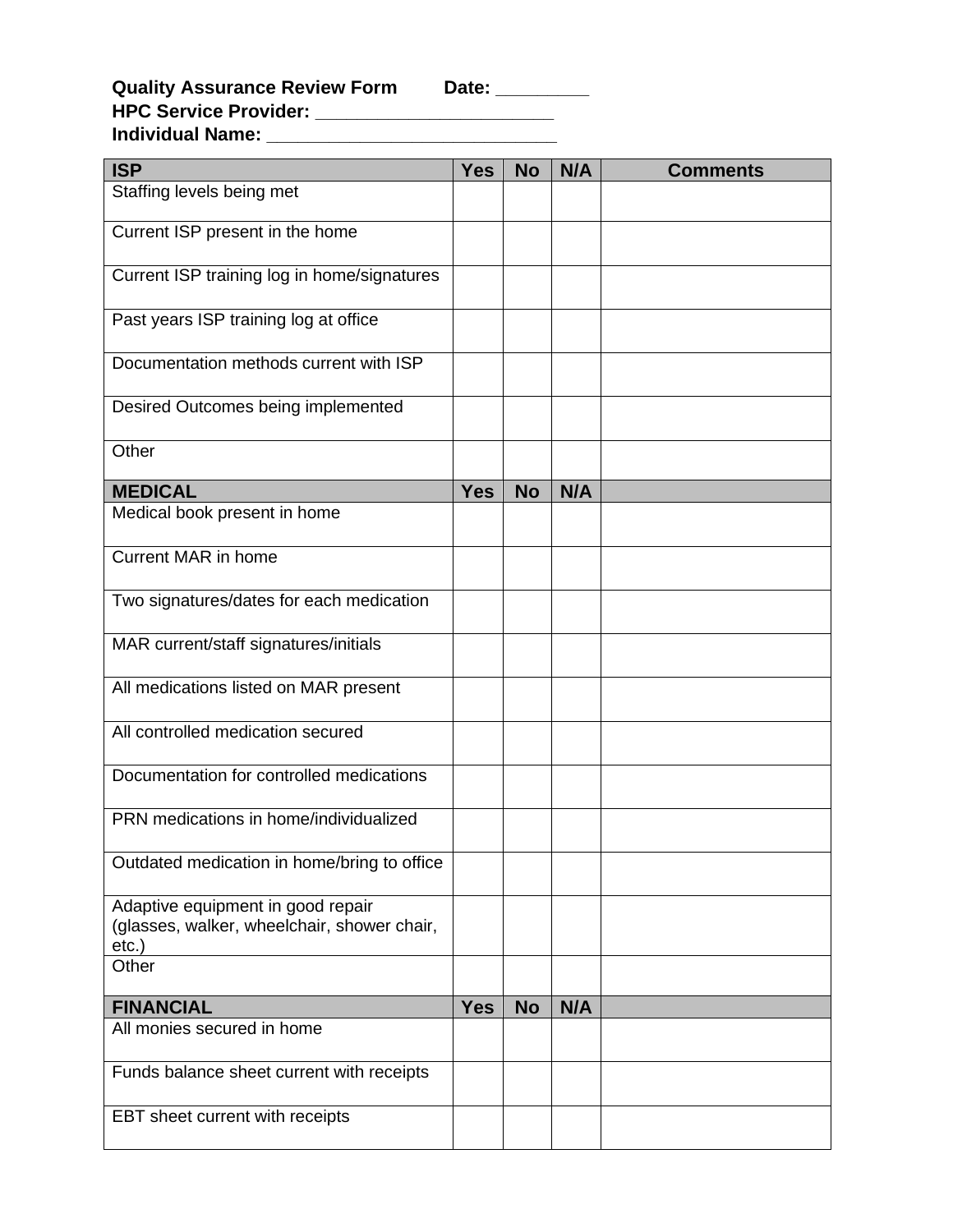| Allowance sheet present for individual                            |            |           |     |  |
|-------------------------------------------------------------------|------------|-----------|-----|--|
| Other                                                             |            |           |     |  |
| <b>INDIVIDUAL</b>                                                 | <b>Yes</b> | <b>No</b> | N/A |  |
| Bedroom furniture in good repair                                  |            |           |     |  |
| Has personal items/in good repair                                 |            |           |     |  |
| Closets organized                                                 |            |           |     |  |
| <b>Adequate Clothing</b>                                          |            |           |     |  |
| Electrical outlets not over plugged                               |            |           |     |  |
| Has current State ID                                              |            |           |     |  |
| Other                                                             |            |           |     |  |
| <b>DRILLS</b>                                                     | <b>Yes</b> | <b>No</b> | N/A |  |
| Individual participated in quarterly fire drills                  |            |           |     |  |
| Individual participated in quarterly severe<br>weather drills     |            |           |     |  |
| Other                                                             |            |           |     |  |
| <b>HPC Services</b>                                               | <b>Yes</b> | <b>No</b> | N/A |  |
| Individual involved in meaning activity                           |            |           |     |  |
| Individual provided with choices & options                        |            |           |     |  |
| Independence allowed                                              |            |           |     |  |
| Staff rotating attention toward individual                        |            |           |     |  |
| Staff aware of individual's services, dietary,<br>behavior needs. |            |           |     |  |
| Staff aware of supervision levels                                 |            |           |     |  |
| Privacy maintained                                                |            |           |     |  |
| Other                                                             |            |           |     |  |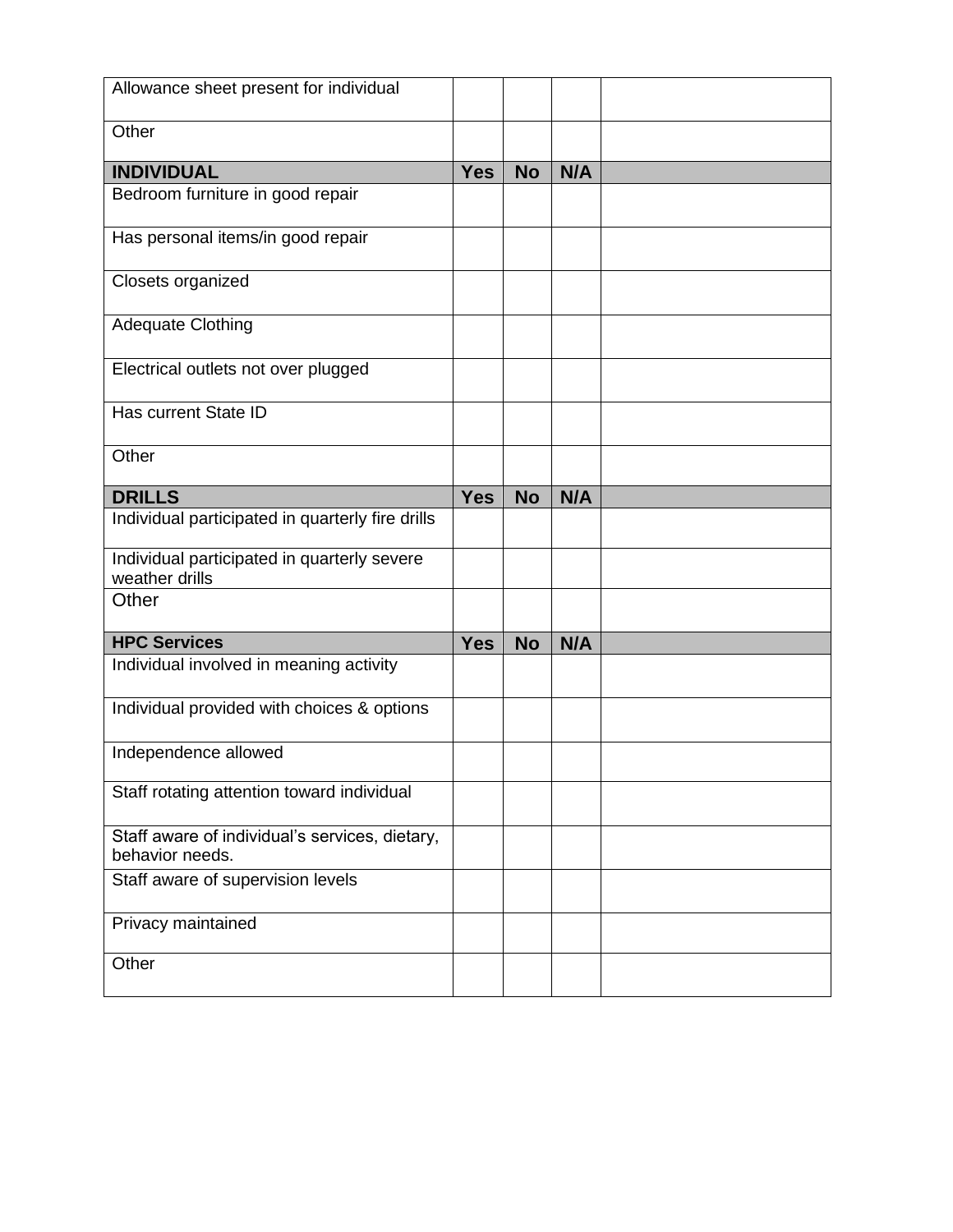## **Quality Assurance Review Form Date: \_\_\_\_\_\_\_\_\_ ADS Service Provider: \_\_\_\_\_\_\_\_\_\_\_\_\_\_\_\_\_\_\_\_\_\_\_ Individual Name: \_\_\_\_\_\_\_\_\_\_\_\_\_\_\_\_\_\_\_\_\_\_\_\_\_\_\_\_**

| <b>ISP</b>                                                        | <b>Yes</b> | <b>No</b> | N/A | <b>Comments</b> |
|-------------------------------------------------------------------|------------|-----------|-----|-----------------|
| Current ISP present at site                                       |            |           |     |                 |
| Current ISP training log at site/signatures                       |            |           |     |                 |
| Past years ISP training log at ADS                                |            |           |     |                 |
| Documentation methods current with ISP                            |            |           |     |                 |
| Desired Outcomes being implemented                                |            |           |     |                 |
| Other                                                             |            |           |     |                 |
| <b>Adult Day Service</b>                                          | <b>Yes</b> | <b>No</b> | N/A |                 |
| Ratios being met                                                  |            |           |     |                 |
| Individual involved in meaning activity                           |            |           |     |                 |
| Individual provided with choices & options                        |            |           |     |                 |
| Independence allowed                                              |            |           |     |                 |
| Schedule being followed                                           |            |           |     |                 |
| Staff rotating attention toward individual                        |            |           |     |                 |
| Employment was offered as identified in<br><b>ISP</b>             |            |           |     |                 |
| Staff aware of individual's services, dietary,<br>behavior needs. |            |           |     |                 |
| Staff aware of supervision levels                                 |            |           |     |                 |
| Privacy maintained                                                |            |           |     |                 |
| Other                                                             |            |           |     |                 |
| <b>Adult Day Service Financial</b>                                | <b>Yes</b> | <b>No</b> | N/A |                 |
| All monies secured at ADS                                         |            |           |     |                 |
| Funds balance sheet current with receipts                         |            |           |     |                 |
| Other                                                             |            |           |     |                 |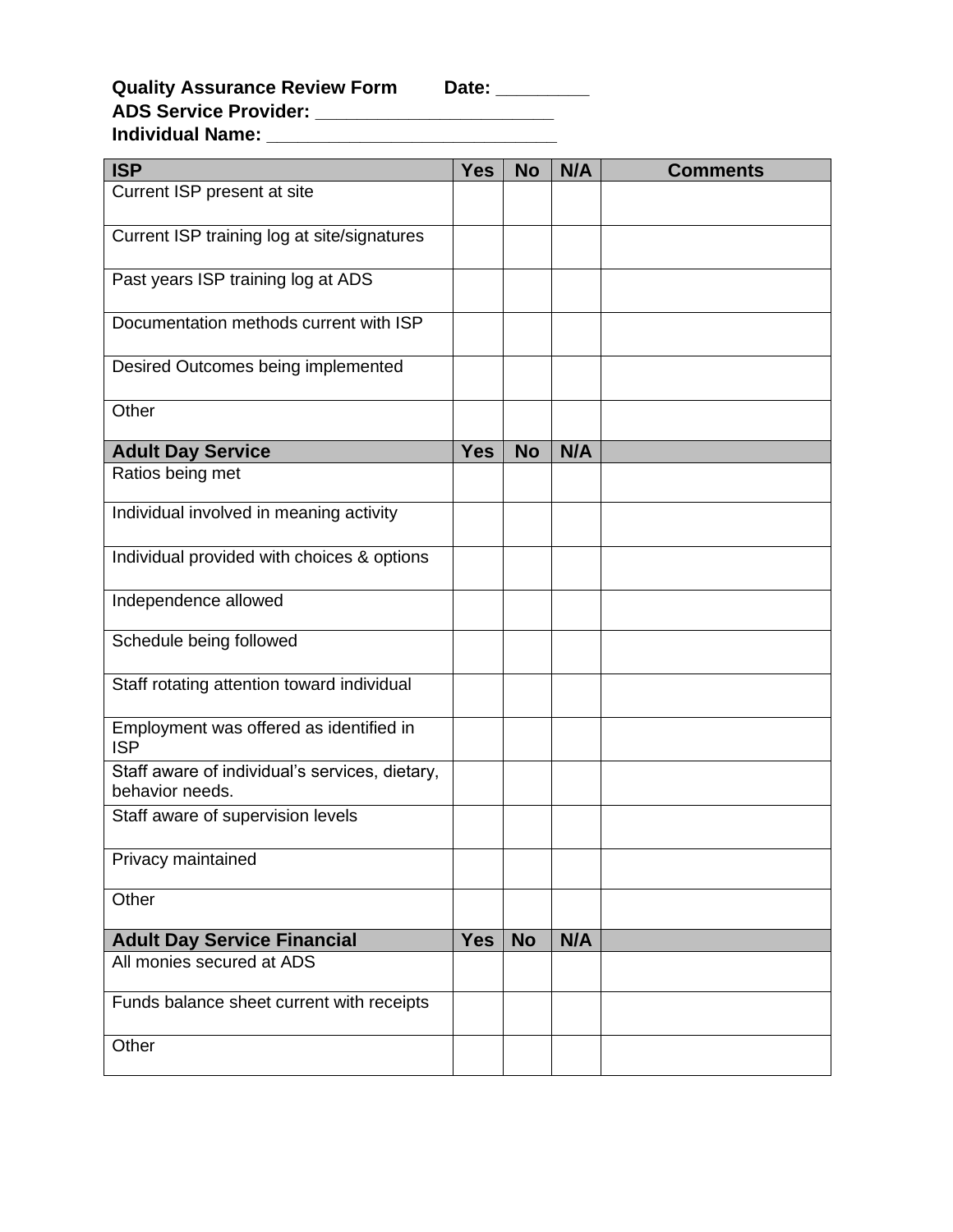Date: \_\_\_\_\_\_\_\_\_\_

| <b>Quality Assurance Review Form</b>    | Date: |
|-----------------------------------------|-------|
| <b>Transportation Service Provider:</b> |       |
| <b>Individual Name:</b>                 |       |

| <b>ISP</b>                                                        | <b>Yes</b> | <b>No</b> | N/A | <b>Comments</b> |
|-------------------------------------------------------------------|------------|-----------|-----|-----------------|
| Current ISP present at site                                       |            |           |     |                 |
| Current ISP training log at site/signatures                       |            |           |     |                 |
| Past years ISP training log at ADS                                |            |           |     |                 |
| Documentation methods current with ISP                            |            |           |     |                 |
| Desired Outcomes being implemented                                |            |           |     |                 |
| Other                                                             |            |           |     |                 |
| <b>Transportation Services</b>                                    | <b>Yes</b> | <b>No</b> | N/A |                 |
| Individual enters/exits vehicle safely                            |            |           |     |                 |
| Staff aware of individual's services, dietary,<br>behavior needs. |            |           |     |                 |
| Staff aware of supervision levels                                 |            |           |     |                 |
| Other                                                             |            |           |     |                 |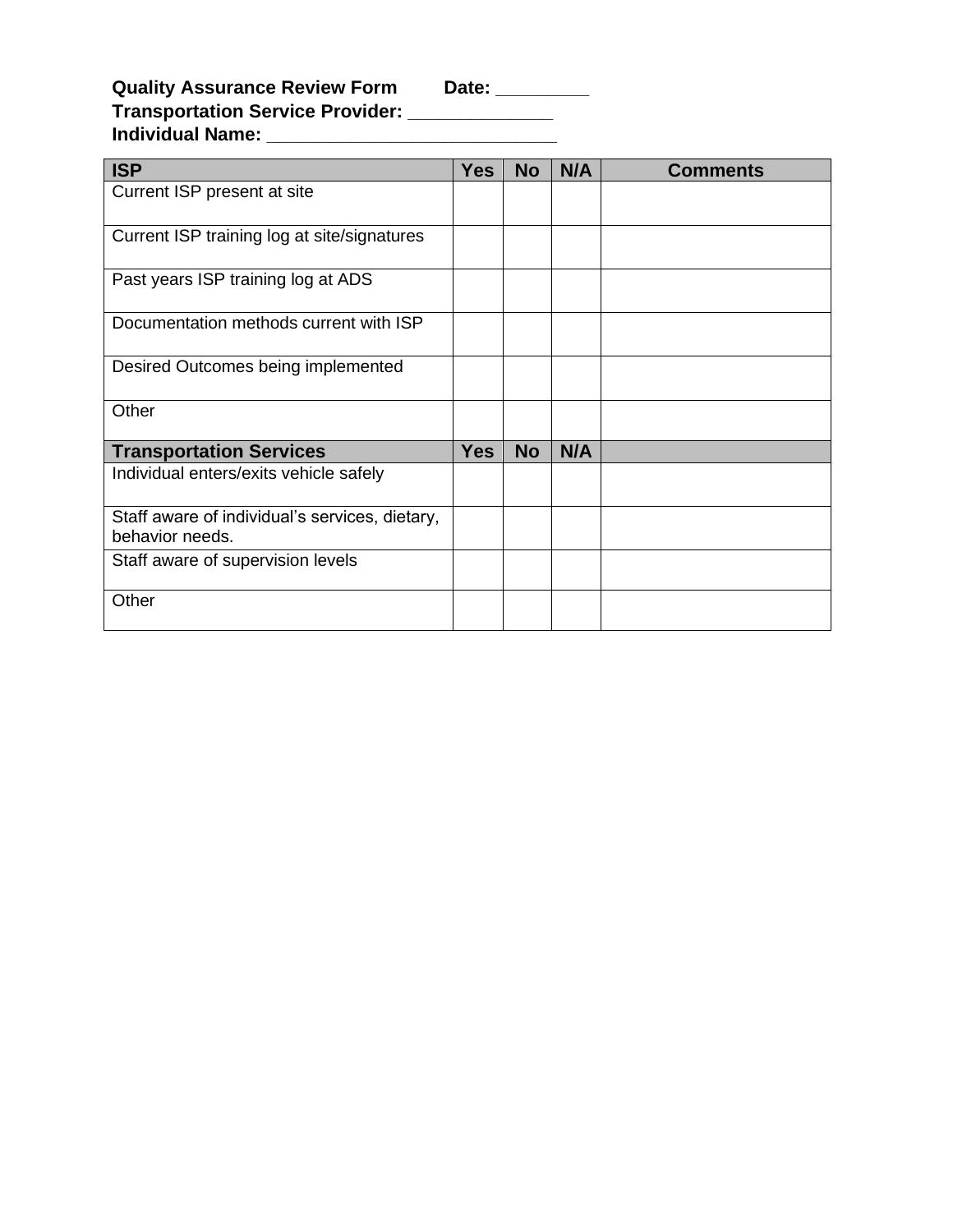| Jate <sup>-</sup><br>៶∎ |  |
|-------------------------|--|
|                         |  |

#### **Quality Assurance Review Form Date: \_\_\_\_\_\_\_\_\_ Environmental Site Name: \_\_\_\_\_\_\_\_\_\_\_\_\_\_\_\_\_\_\_\_\_\_\_\_\_\_\_\_**

| <b>Environmental</b>                                                                                                         | <b>Yes</b> | <b>No</b> | N/A | <b>Comments</b> |
|------------------------------------------------------------------------------------------------------------------------------|------------|-----------|-----|-----------------|
| Clean and odor free                                                                                                          |            |           |     |                 |
| Rooms dust free                                                                                                              |            |           |     |                 |
| Furniture in good repair                                                                                                     |            |           |     |                 |
| Lamps/decorations in good condition                                                                                          |            |           |     |                 |
| Curtain/blinds working and in good repair                                                                                    |            |           |     |                 |
| Bathroom sink, toilet, tub clean, exhaust<br>fans free of lint                                                               |            |           |     |                 |
| Toilet paper available                                                                                                       |            |           |     |                 |
| Kitchen appliances clean and working<br>(stove top/oven, refrigerator, dishwasher,<br>toaster, microwave, dish strainer etc. |            |           |     |                 |
| Flooring clean and in good condition                                                                                         |            |           |     |                 |
| Walls (no holes, clean and paint not<br>chipping)                                                                            |            |           |     |                 |
| <b>Electronics working</b>                                                                                                   |            |           |     |                 |
| Walkways, doorways, halls free of<br>obstacles/ egress allowed                                                               |            |           |     |                 |
| Smoke detectors working                                                                                                      |            |           |     |                 |
| CO2 detectors working (gas furnaces)                                                                                         |            |           |     |                 |
| Emergency exit plan posted                                                                                                   |            |           |     |                 |
| Water temperature taken (110-115)                                                                                            |            |           |     |                 |
| Fire extinguisher present/not expired                                                                                        |            |           |     |                 |
| Free of bugs/rodents                                                                                                         |            |           |     |                 |
| Outlets not over used/surge protectors                                                                                       |            |           |     |                 |
| All chemicals secured as appropriate                                                                                         |            |           |     |                 |
| 3-5 days of food (homes only)                                                                                                |            |           |     |                 |
| Food within expiration date                                                                                                  |            |           |     |                 |
| Scald proof shower head in place                                                                                             |            |           |     |                 |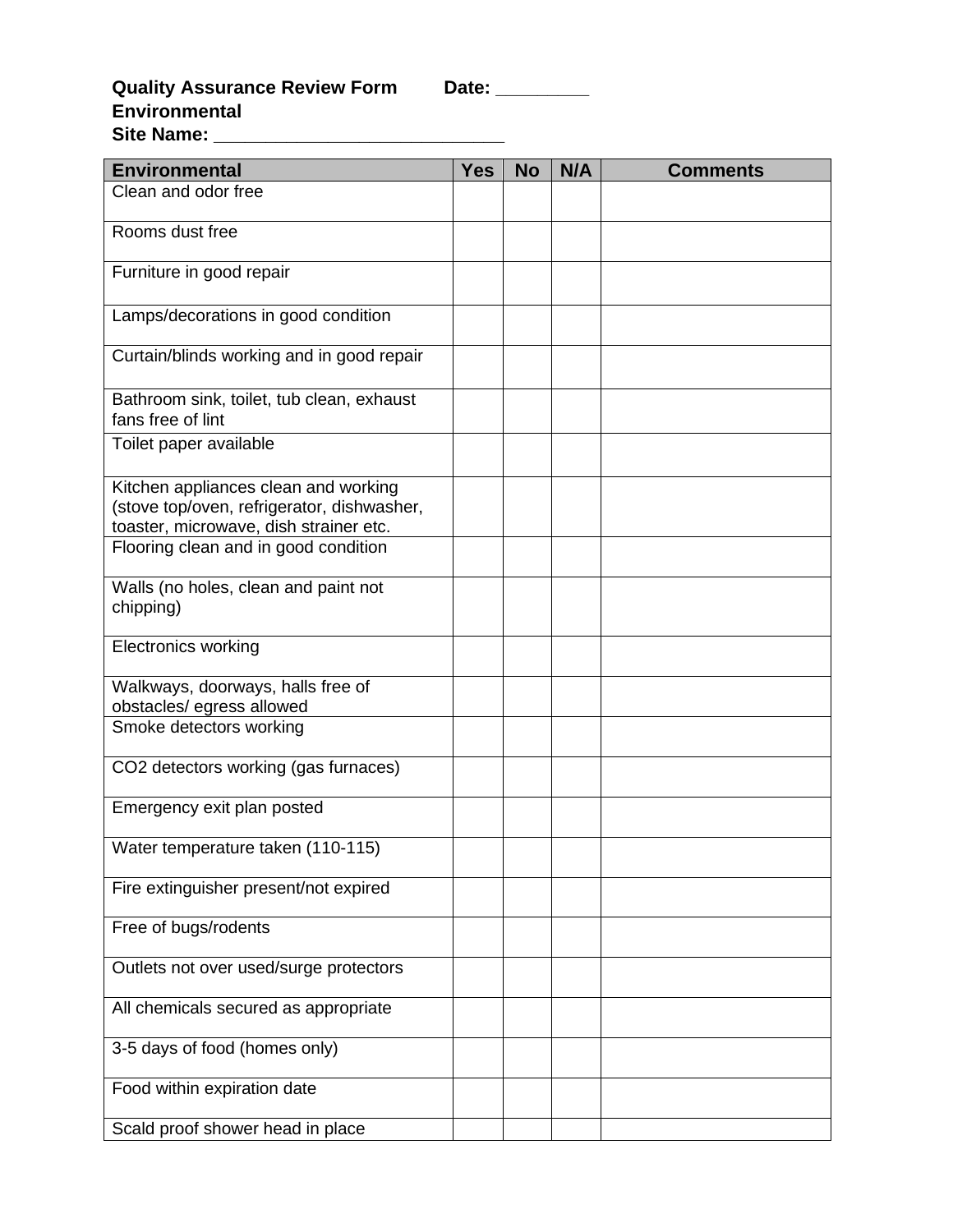| No piling near hot water tank        |  |  |
|--------------------------------------|--|--|
| First aid kit with adequate supplies |  |  |
| Dryer vent clear of lint             |  |  |
| Furnace filter clean                 |  |  |
| Policy book present                  |  |  |
| Other                                |  |  |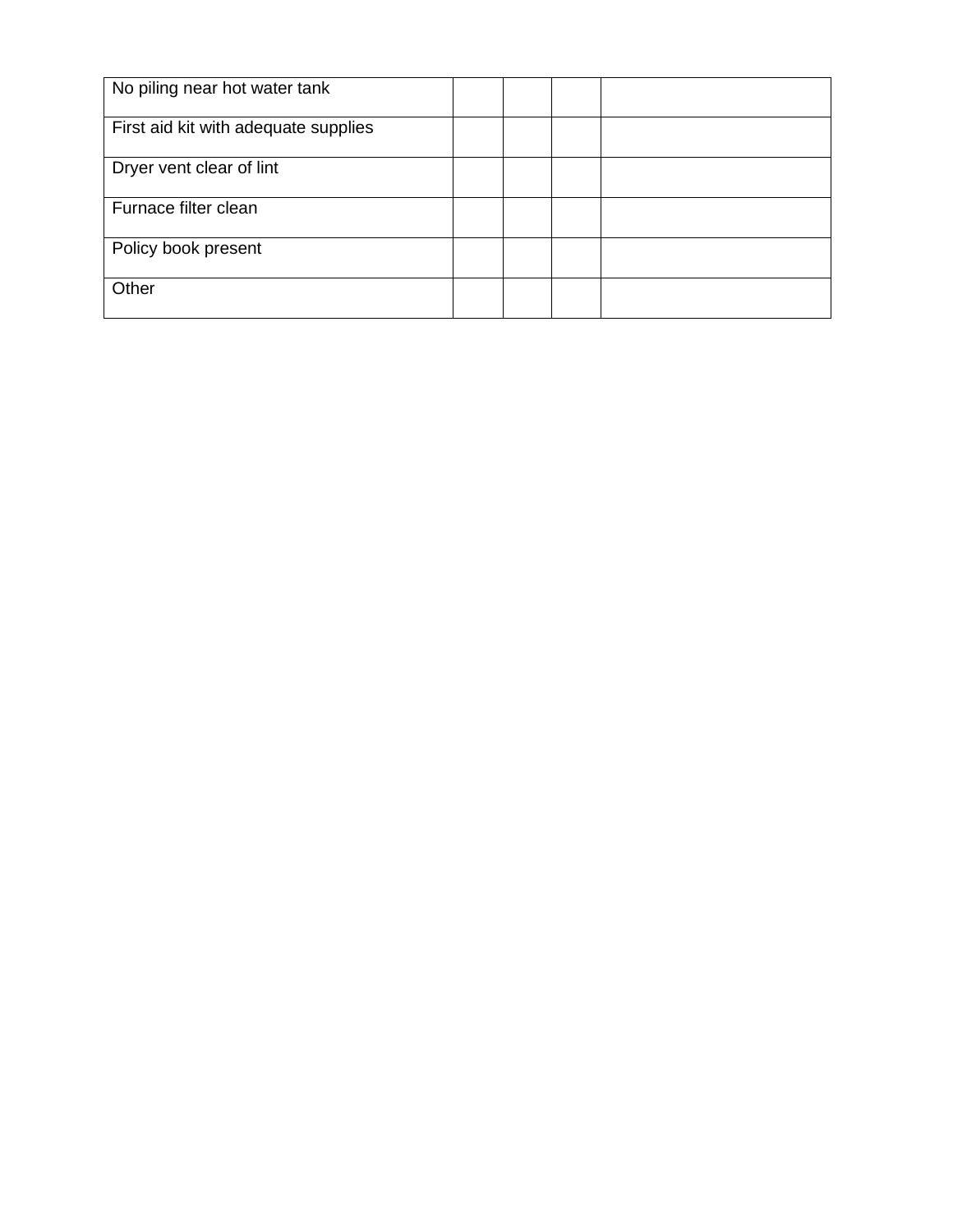| Date: |
|-------|
|-------|

# **Quality Assurance Review Form Date: Human Resources**

| Employee Name: _____                                                                        |            |           |     | <b>Hire Date:</b> |
|---------------------------------------------------------------------------------------------|------------|-----------|-----|-------------------|
| <b>Pre-employment</b>                                                                       | <b>Yes</b> | <b>No</b> | N/A | <b>Comments</b>   |
| Application completed (file)                                                                |            |           |     |                   |
| References (file)                                                                           |            |           |     |                   |
| Driver's license (file)                                                                     |            |           |     |                   |
| Car Insurance (initial file)                                                                |            |           |     |                   |
| Driver's Abstract (initial file)                                                            |            |           |     |                   |
| High School/GED (initial file)                                                              |            |           |     |                   |
| Initial 6 checks completed prior to hire date<br>(initial file)                             |            |           |     |                   |
| BCI completed prior to hire date (initial file)                                             |            |           |     |                   |
| FBI completed prior to hire, if not living in<br>Ohio 5 years pre-employment (initial file) |            |           |     |                   |
| <b>Employment</b>                                                                           | <b>Yes</b> | <b>No</b> | N/A | <b>Comments</b>   |
| Orientation completed (MUI, Rights,<br>Waiver, Registry, Self-Determination                 |            |           |     |                   |
| <b>CPR/First Aid</b>                                                                        |            |           |     |                   |
| <b>Medication Pass Certified</b>                                                            |            |           |     |                   |
| Onsite training completed                                                                   |            |           |     |                   |
| <b>Employment-ongoing</b>                                                                   | <b>Yes</b> | <b>No</b> | N/A | <b>Comments</b>   |
| Car insurance current                                                                       |            |           |     |                   |
| Driver's Abstract-annually                                                                  |            |           |     |                   |
| Training-(MUI, Rights, Waiver, Registry,<br>Self-Determination-annually                     |            |           |     |                   |
| Medication Pass Re-certification-annually                                                   |            |           |     |                   |
| <b>CPR/First Aid-every two years</b>                                                        |            |           |     |                   |
| 6 checks every five years                                                                   |            |           |     |                   |
| <b>BCI/FBI</b> every five years                                                             |            |           |     |                   |
| Other                                                                                       |            |           |     |                   |